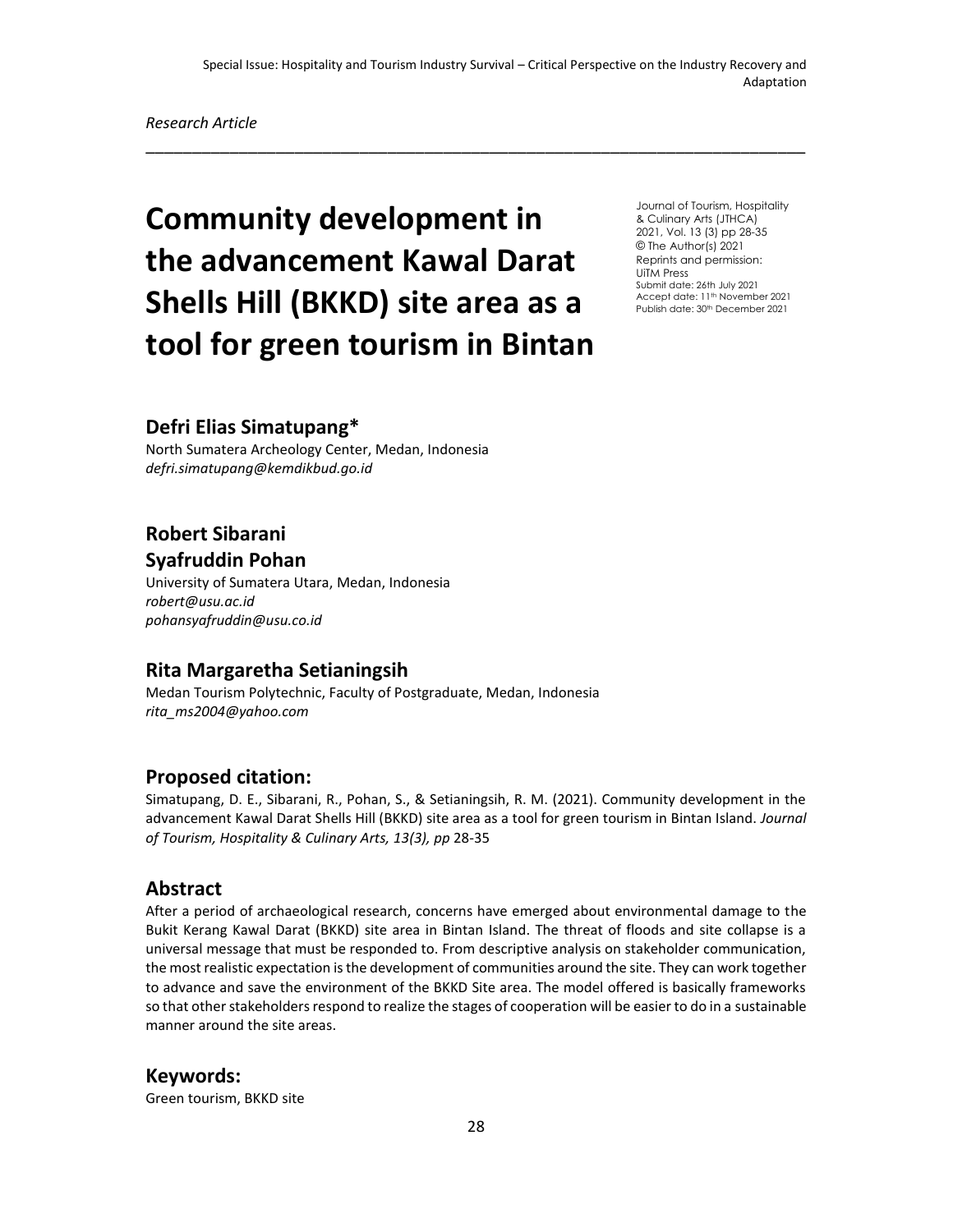# **1 Introduction**

Starting from the passing of the Law (UU) of the Republic of Indonesia (RI) No. 5/2017 (hereinafter abbreviated to the Law on the Advancement of Culture). The author as an archaeological researcher (archaeologist) is interested in seeing the usefulness of this law in relation to the protection of objects of cultural advancement in the Kerang Kawal Darat Site Area (hereinafter abbreviated as BKKD Site). It is interesting to study this law because it is broader in scope than the Republic of Indonesia Law No. 11/2010 on Cultural Heritage (hereinafter abbreviated as the Cultural Heritage Law). But the state seems not to realize that culture needs to be protected as an investment to build a future in the midst of world civilization. The progress of the BKKD Site area in the context of development is a basic thing for the public to know, including physical and non-physical progress. So green tourism is a term used for sustainable tourism practices that are substantively included in environmental, economic and socio-cultural sustainability. Mobility will affect the acceleration of progress of an area and its supporting community. Non-physical progress is related to the quantity and quality of human resources in the BKKD Site area. Non-physical progress prioritizes human resources, because non-physical progress is the basis for awareness of the physical progress of the BKKD Site area. Therefore, the researchers who have conducted research at the BKKD Site can carry out a measurable evaluation of the involvement of media functions in the framework of making communication models between stakeholders. Mass media and social media are educational facilities to increase public awareness/participation, as well as social control in disseminating information especially in developing For Green Tourism In Bintan Island. The study of making environmental communication models is believed to be very helpful in efforts to promote culture. Stakeholders will be directed to take part from the early stages and continue to be committed to being involved in the stage of advancing the environmentally friendly BKKD Site cultural heritage area (Simatupang, 2019, 2020).

# **2 Literature Review**

Environmental communication is a study of understanding environmental planning so that it functions effectively to provide maximum benefits for the creation of community behavior that is conducive to the environment, with the support of the government's political will which must be carried out in an integrated manner, embracing the government, NGOs, mass media, companies/industry and the younger generation to participate and contribute according to their respective abilities (Lestari, Kusumayudha & Paripurna, 2016; Wahyudin, 2017; Ngoyo, 2015). Cooperation with stakeholders is needed, including efforts to empower local communities in making the BKKD Site a green tourism project as well as cultural promotion efforts. The definition of culture in the Law for the Advancement of Culture states that culture is everything related to the creation, taste, intention, and work of the community (Tomy, 2018; Jenks, 2013). The cultural model that will be made is a formulation of the framework offered in an effort to advance the BKKD Site Area. Article 49 of the Law for the Advancement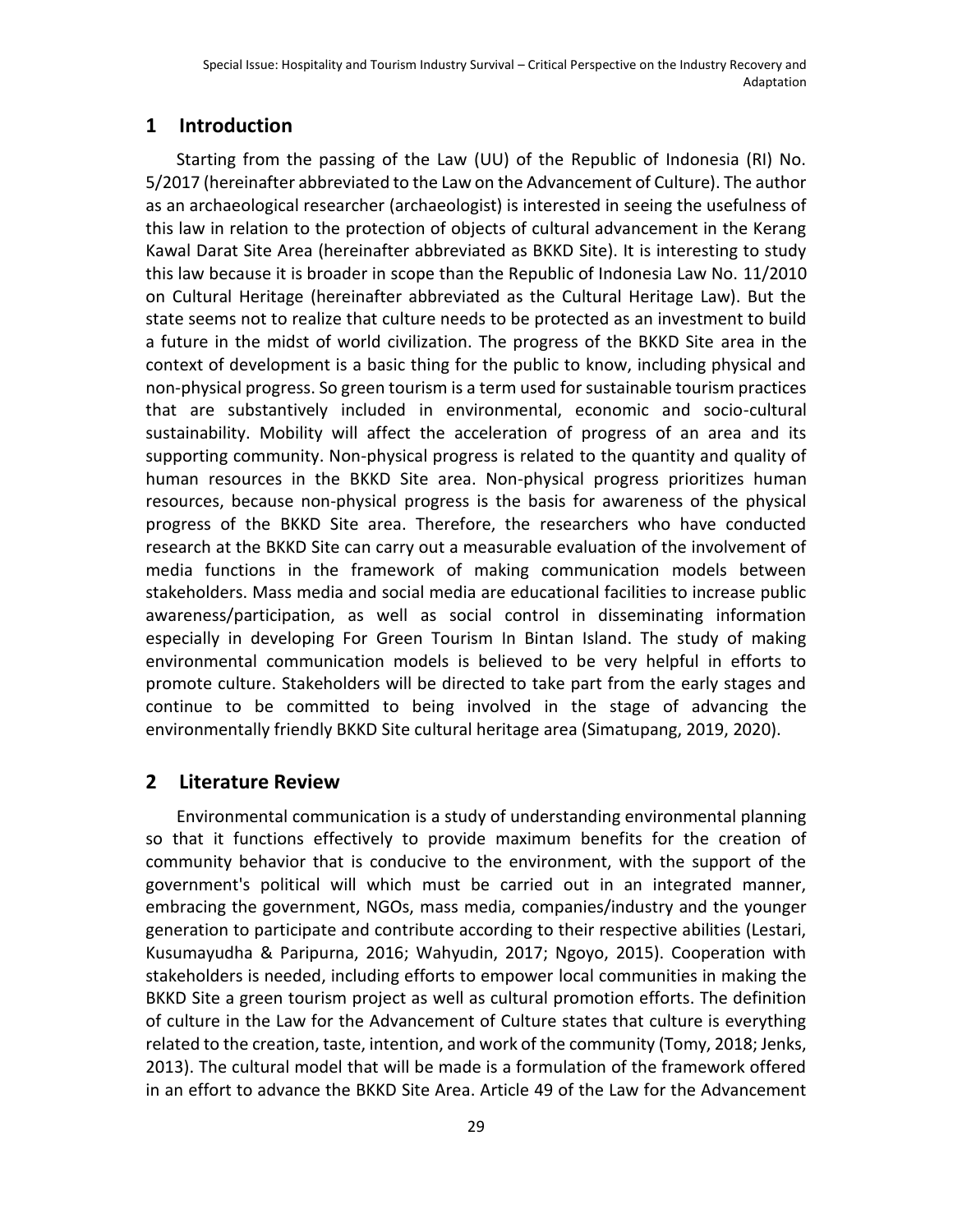of Culture states that the Central Government is obliged to establish a Cultural Trust Fund. This is directly proportional to the mandate of the cultural heritage law, article 22 states that compensation/incentives are given to encourage conservation by cultural heritage managers (Surbakti, 2017). Compensation is possible because the two Cultural Laws work together in an effort to promote cultural heritage areas and cultural heritage objects in mutual cooperation. Sibarani in his research related to gotong royong stated that gotong royong was used as non-material capital to improve socio-economic development. They don't spend money, because each family has its own representative managing the irrigation together. Social activities are carried out collectively and are maintained because social interaction is highly valued (Sibarani, 2018). For the BKKD Site area, it is necessary to disseminate information to the public regarding the urgency of maintaining cultural objects (BKKD sites and objects of cultural progress), with continuous tourism (technical guidance, promotion, and collaboration with BKKD).

#### **3 Methodology**

However, the problem is, the use of media for the sake of environmental preservation is very dependent on media orientation, which is influenced by state conditions, and various institutional regulations, reporting functions (Herutomo, 2013; Susanto, 2013). Considering that the mass media often emphasizes the commercial aspect, it is necessary to conduct a study by identifying objects of cultural promotion in the BKKD Site area, using the two Cultural Laws. Furthermore, the analysis is described in a model related to the environment, which is expected to be easily understood by the community. Such studies are dynamic, because they try to bring to life truly free thinking about standard views and habits. With an ethnographic approach, researchers observe and conduct interviews to the people living around the area of the bkd site. Cultural performances/shows will give an impressive image of cultural exploration as a place that is oriented towards the friendliness of local residents and immigrants or tourists. A welcoming place means showing a friendly message because of the appearance of its culture or traditions and the people who live there (Sibarani, 2020).

### **4 Findings**

#### **4.1 The Law on Cultural Advancement in Relation to the BKKD Site Area**

It seems that through the Law for the Advancement of Culture, the government invites people to care about using their culture. The Law for the Advancement of Culture then initiated the Integrated Cultural Data Collection System as a cultural database, to minimize and protect potential claims by foreigners. The collection of cultural objects includes physical and non-physical objects, both of which are cultural resources that must be recorded in the BKKD Site area. Once noted, it is necessary to provide support/assistance for its advancement. The private sector also has the capacity to support not only in the form of direct CSR funds but also in creating programs for communities and their employees. Government agencies only need to carry out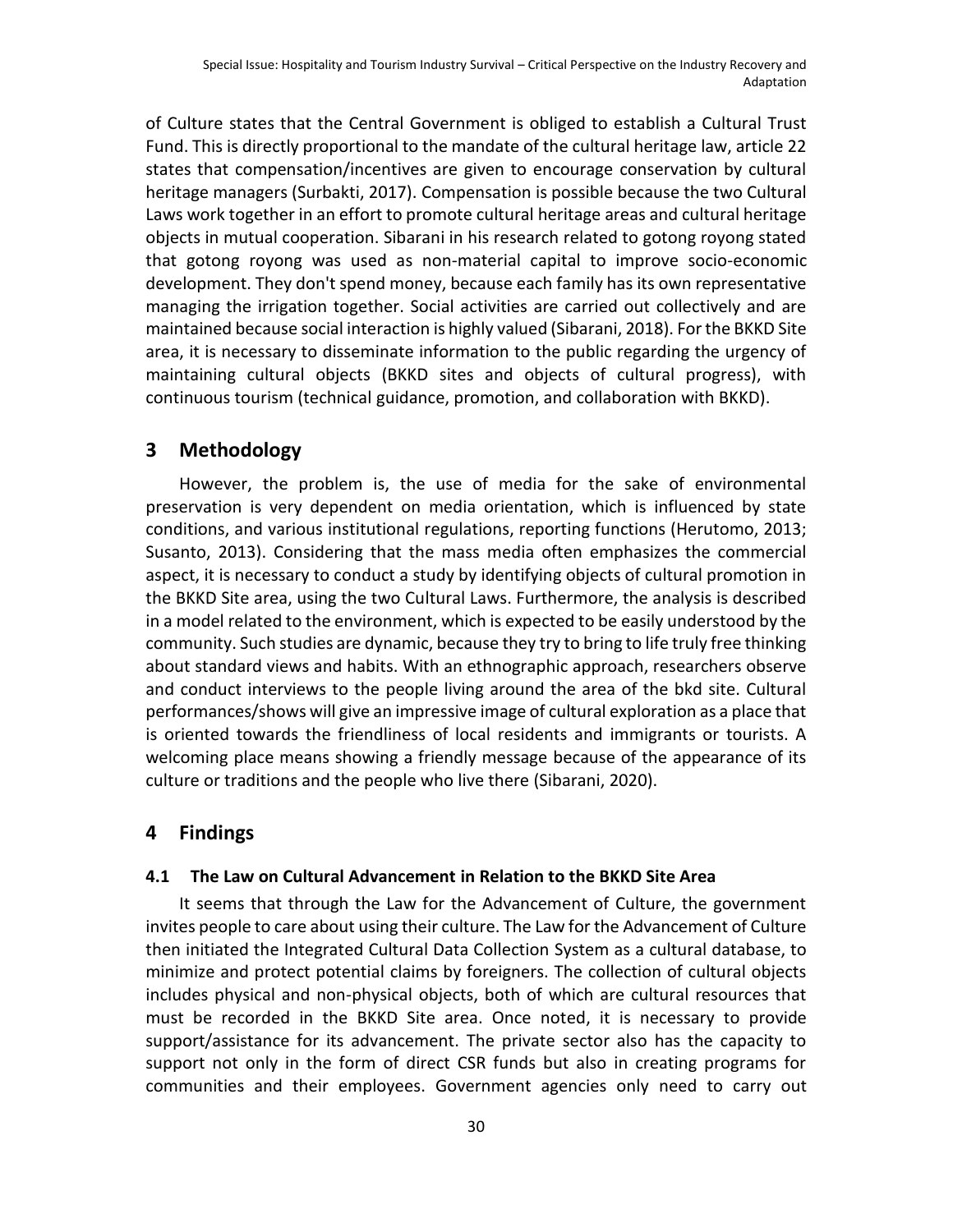supervision so as not to deviate from the legal umbrella, and their respective responsibilities in the community empowerment agenda around the BKKD Site area. So a conceptual model is needed for the progress of the BKKD Site area which includes the determination of policy plans, implementation strategies, and monitoring.

#### **4.2 The Important Value of Resources for the Development of the BKKD Site Area**

All resources in the BKKD Site area, if seen as an important unit by the local community, will certainly be more effective in optimizing them. The following table provides a more detailed description of the various resources, which are identified as in the table 1 below :

Table 1: Four Parameters of Important Value of BKKD Site Area for Develop Resources in green tourism projects

1 Tangible potential natural resources which is the BKKD Site itself. It has been investigated by the North Sumatera Archeology Center since 2009. The results of research so far indicate that the BKKD Site is a prehistoric site with all its spaces / areas. So far the results of the study show that the time chronology based on radiocarbon dating (C-14) at the beginning of the study resulted in the number 1680 ± 110 BP or around the year 300 AD. Artifactual data found on the BKKD Site seem to confirm that this site was utilized in the neolithic period (Wiradnyana, 2011).

2 The potential for intangible natural resources includes 10 objects of cultural progress, including: oral traditions, scripts, customs, rites, traditional knowledge, traditional technology, arts, languages, folk games, and traditional sports. Of the several social activities that were followed, many traditional customs were carried out even such as mak yong performances. They perform the performing arts of mak yong with the Malay tradition, even though the people are heterogeneous. In addition, on the anniversary of the independence of the Republic of Indonesia, people's games are usually held, such as marbles, sack races, and so on. In addition, the sport of sepak takraw is played in the afternoon by small children.

- 3 An entrepreneurial approach that involves the role of community leaders/cultural actors and reduces government dependence. Creating a young generation who has high awareness is one of the programs to develop an environmental communication strategy, so that it becomes a kind of tourist village. They offer an atmosphere reflecting authenticity, seen from the perspective of their social and cultural life. The potential to develop various tourism components, such as attractions, food and beverages, souvenirs, and other green tourism project needs within the BKKD Site area.
- 4 Observations for more than seven years of research, in general, there are two potential wealth of natural resources in the BKKD Site area. First, natural animal resources (biotic) in the form of abundant fishery resources along the Kawal River to the coast. A potential wealth that will not run out if not used excessively. The superiority of the fisheries natural resources sector compared to other natural resources is an opportunity that can be exploited by anyone because they do not have ownership rights over these resources. Second, vegetable natural resources (Biotica) in the form of oil palm plantation resources, both managed by large companies (PT Tirta Madu), and individuals.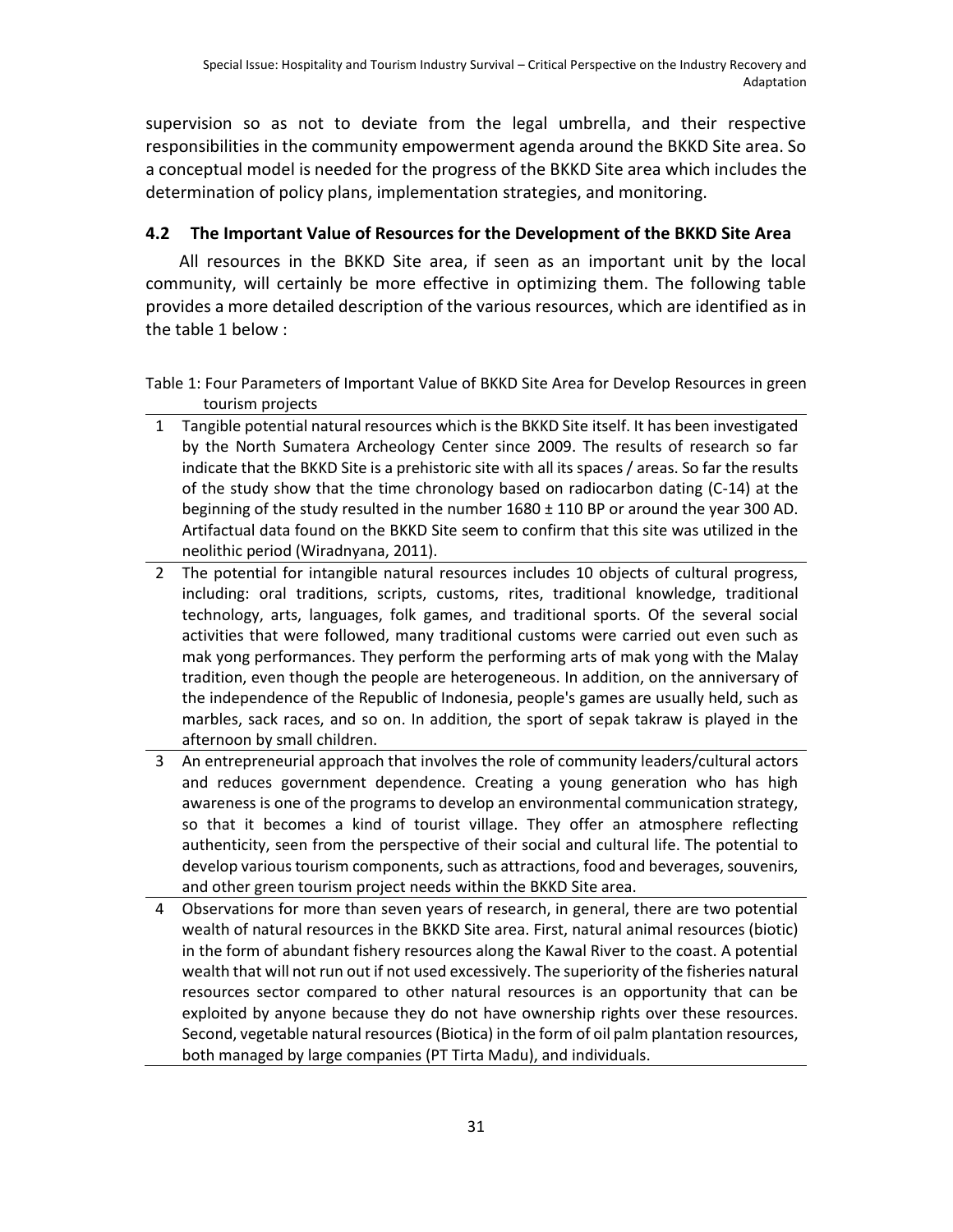From the table above, the community around the BKKD Site area has the potential to be a driving force for progress. The need for assistance to them, so that they are able to plan measurable actions so that they are more independent in making promotion programs for the BKKD Site Area. As a separate note, cultural performances/shows will give an impressive picture of cultural exploration as a place that has a record of being oriented towards the friendliness of local residents and immigrants or tourists. A friendly place means showing a friendly message because of the appearance of its culture or tradition and the people who live there (Sibarani, 2020:5). The community is concerned and conducts environmental conservation tourism campaigns in the site area to site visitors. If this is realized, then cultural preservation in the BKKD Site area will be better maintained in the future, including efforts to minimize hazards such as potential environmental damage.

#### **5 Discussion**

#### **5.1 Potential Environmental Damage as the BKKD Site green tourism campaign**

The potential for environmental damage in this case includes the danger of the BKKD Site collapsing and flooding due to overflow of the Kawal River. These two negative potentials must be an important note that forms the basis for the importance of environmental communication in the BKKD Site area. The prediction of the failure of the BKKD site was obtained from the results of technical modeling using shell samples and tested in the laboratory in 2018. The results of the lab test resulted in mathematical calculations with empirical equations that could be used to estimate the effect of settlement on additional loads. The empirical equation is  $y = 0.0005x + 1.6847$ , where x = increase in load and y = decrease that occurs. What should be noted from the sample load of 75 kg/m2, the soil is good enough to accept the weight of the mollusk hill itself, this is an indication that the reduction potential that occurs is still at a reasonable threshold (< 2 cm means the load above is below 300 Kg /M2) . However, if there is a load above 300 Kg/M2, it will most likely interfere with the maximum carrying capacity. A kind of hypothesis can be made if 4-5 adult humans standing at the BKKD location have the potential to lower the height of the hill due to the compactness of the shell and the soil that forms the hill begins to collapse due to disturbance. Furthermore, the second potential environmental damage is flooding due to the overflow of the Kawal River which will inundate the BKKD location itself. The results of observations of satellite images regarding changes in land subsidence and changes in environmental conditions in the site area in 2015 - 2020, there is non-vegetation growth. The changes are very visible, especially in the upstream coast of the Kawal watershed, which is increasingly being used as an oil palm plantation by PT Tirta Madu. The results of observations of satellite imagery in 2015 - 2020, predicts the comparison between 2030 and 2050 will decrease with a variation of 1 meter / 10 years.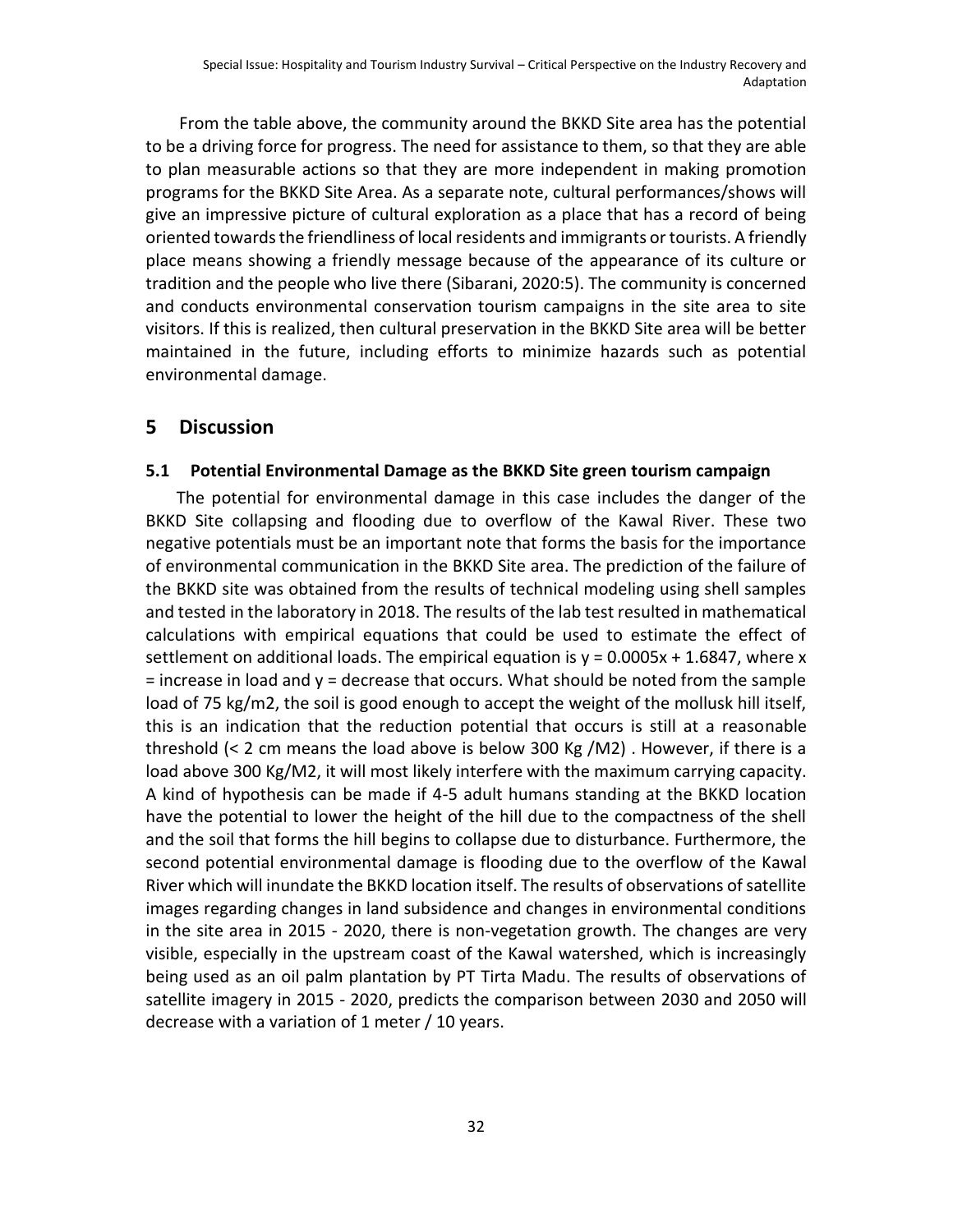#### **5.2 Four variants of the environmental communication model for the promotion of the BKKD site**

It is hoped that the threat of environmental damage needs to be communicated, by starting to create an environmental communication model project to advance the BKKD Site area as stated in the local community empowerment model. There are four variants of the model that represent each stakeholder as a communicant, so one of the stakeholders is needed as the most serious communicator, namely: the community around the location. Other stakeholders (communities around the site, government agencies, private institutions, and mass media companies) have unrealistic weaknesses to initiate this promotion effort. This weakness is in the form of leadership that is always changing which causes the potential for changes in leadership perspectives to occur frequently. Meanwhile, local communities only need assistance until they are independent. Later there will be several community groups who will become influential figures in this activity to produce technical planning agreements (a kind of blueprint) for the progress of the BKKD Site area. Community-based environmental collaboration is formed based on mutual agreement, voluntary, and there are no binding legal sanctions. However, there is sufficient space to involve every stakeholder who supports the effectiveness of collaboration with their respective roles (Hapsari, 2016; Kurniawan, 2018).

#### **5.3 Local Community Development Model Around the BKKD Site Area**

Empowerment of local communities in the BKKD Site area is influenced by the type of environmental communication model applied. Their role can be used by environmental activists as an access/entrance to convey environmental communication messages that educate environmental awareness in addition to the potential for economic improvement. Individuals who join when they know each other, then the interaction is more fluid using formal and informal communication, which aims to make it easier for the network to be expanded (Awza & Yazid, 2016; Bakti, 2017). The role of other stakeholders (especially government agencies) is only to facilitate, ensure that they do not violate the law. This model does stipulate that stakeholders other than the community act passively until they enter a more serious stage related to funding, for example. Ideally, the funds raised are a form of investment that will return with the agreed economic benefits if successful in advancing the site area. The work of making a blueprint for the progress of the BKKD Site area is not an easy job for people who are not used to doing it. This is where archaeologists/cultural institutions help until they understand the measurable technical steps they can take. One concrete example: by regularly cleaning the site location. From observations, the community is independent in cleaning the environment regularly, even making a signboard for the BKKD Site. Based on observations, young people in the community around the BKKD location have great potential with their creativity. In discussions with them, they want to be involved in the management of the site area. This is certainly a good idea, but until 2020 it has not been realized, due to obstacles including the COVID-19 pandemic. Ideally, even though it has not received firm support from the local government, it is still carried out using various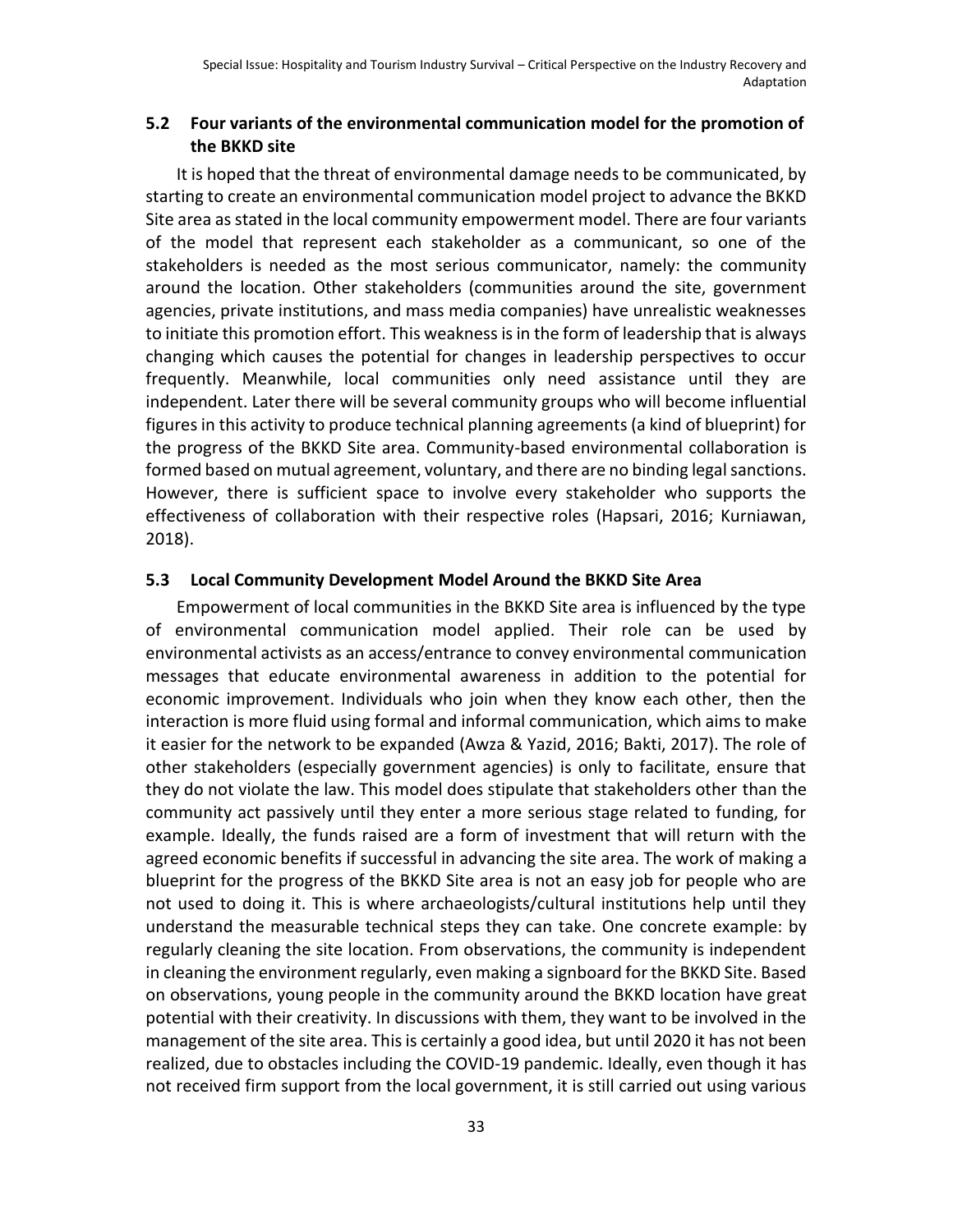media, messages about the importance of preserving the environment in the BKKD Site area can be conveyed verbally and non-verbally to other stakeholders (the community). These messages become a stimulus from the communicator, which of course is expected to get a response from the communicant (not all). Stimulus – responses that occur repeatedly will produce a kind of blueprint for measurable technical steps to advance the BKKD Site area.

## **6 Conclusion & Recommendations**

By raising the issue of community strengthening with green destination tourism around the BKKD Site area, various stakeholders can be involved in the hope of largescale cooperation to save the environment in the BKKD Site area as well as develop it as a tourist attraction. Environmental communication models designed based on local communities, especially young people, are now helping to more seriously identify the importance of significant potential resources to be communicated appropriately among stakeholders for the progress of the BKKD Site area. Significant in this case because it is proven that the potential factor for environmental damage in the BKKD Site area which is predicted to occur in the future can be prevented, with measurable concrete steps to make a green tourism business with a pattern as well as to encourage sustainable socioeconomic and environmental preservation of local communities.

This paper has a contribution to the study of management archaeology because the object is an archaeological site. In addition, the study of environmental communication through efforts to create various models of environmentally friendly area management and for the development of tourism based on local community empowerment.

# **7 References**

- Awza, R., & Yazid, T. P. (2016). Communication Pattern of "Environmental Ambassador" Group at the Environmental Agency (BLH) of Pekanbaru City. *Journal of Communication Studies*, 7 (2), 93-172.
- Bakti, I. (2017). Empowerment of Social Institutions Through Environmental Communication: Assessing the Involvement of Women's Roles in Citarum Flood Mitigation. *Journal of Kawistara*, 7 (1), 94-107.
- Hapsari, R. D. (2016). The Role of Communication Networks in Social Movements for Environmental Conservation. *Journal of Communication ISKI*. 01, 25-36
- Herutomo. (2013). Environmental Communication in Developing Sustainable Forests. *Journal of Acta diurnA*, 9 (2), 37-48.

Jenks, C. (2013). Culture : Cultural Studies. *Yogyakarta : Pustaka Pelajar*.

- Kurniawan et al. (2018). Collaboration Caring for Brantas (An Environmental Communication Study in Sumber Brantas Village, Batyu City, East Java). *Journal of Communication*. 6 (1), 69- 82.
- Lestari, P., Kusumayudha, S. B., & Paripurna, E. T. (2016). Environmental communication model for disaster mitigation of mount sinabung eruption karo regency of north sumatra. *Information an International Interdisciplinary Journal*, *19*(9 (B)), 4265-4270.